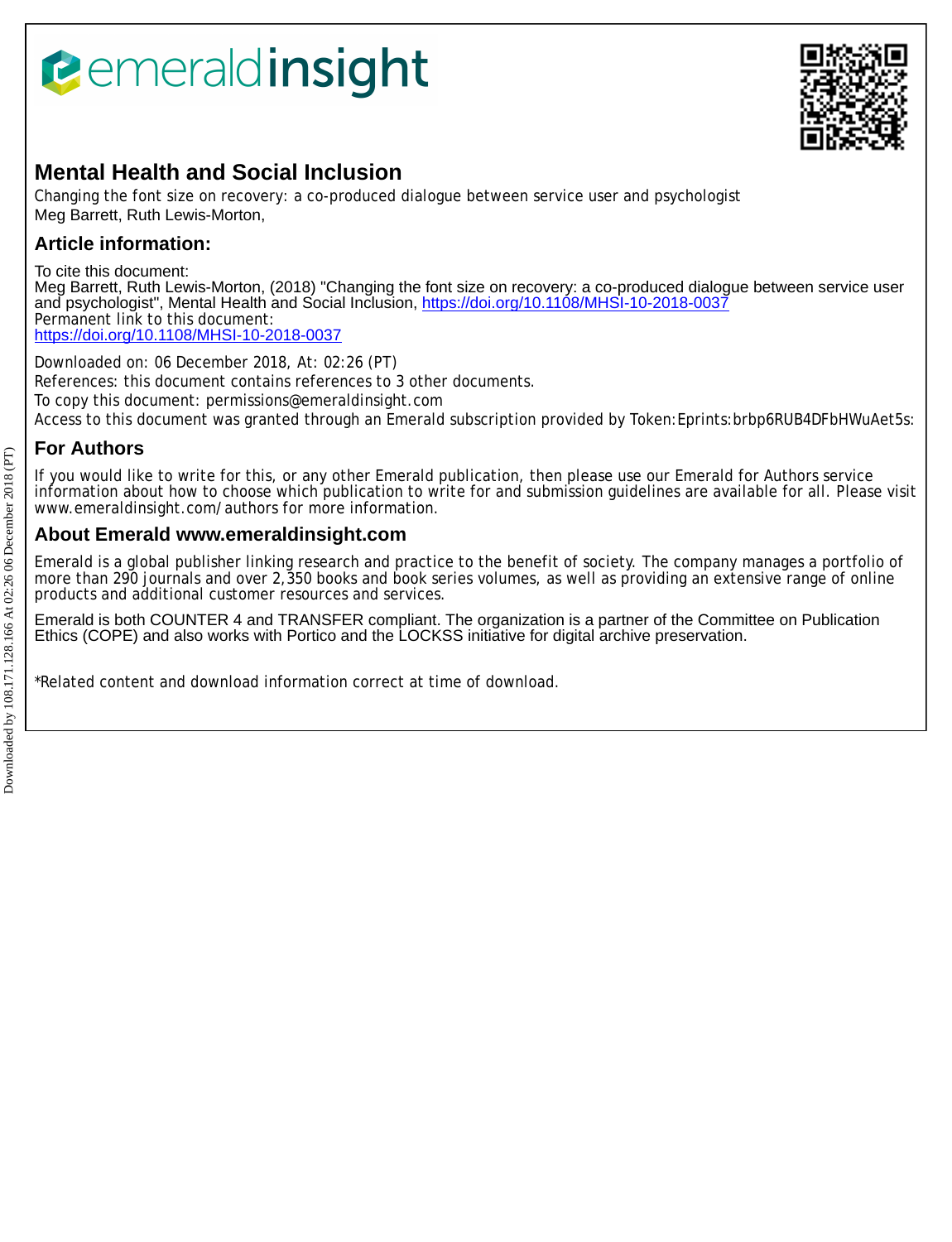## Changing the font size on recovery: a co-produced dialogue between service user and psychologist

Meg Barrett and Ruth Lewis-Morton

#### Abstract

**Purpose** – The purpose of this paper is to co-produce the meaning of the word recovery and highlight the challenges to recovery in a secure inpatient setting.

Design/methodology/approach - A conversational narrative between a service user and psychologist focussed on the topic of recovery.

**Findings** – It is a reflective account, therefore no findings are required.

**Originality/value** – This is a co-produced paper highlighting a service user's and psychologist's perspectives on recovery.

**Keywords** Mental health, Coproduction, Recovery

Paper type Viewpoint

#### Introduction

This joint venture between a service user and a psychologist comprises the following aims: to attempt to co-produce a meaning of the word "recovery" and highlight the challenges to recovery within a secure inpatient setting. This co-produced paper aims to capture the dialogue between a service user and a psychologist to allow a true reflection of the similarities and differences between their perspectives. Throughout this piece, there will be an ongoing dialogue and the names of service user and psychologist co-authoring this piece will be included at the start of each section of text for clarity purposes.

Meg: I'll start with my name I guess. Hi I'm Meg and I have embarked on a mission. I didn't want to initially write about my past because I feel there have been plenty of people with the same sort of dramas. I wanted to create something that would generate an understanding of how I feel contained in a service yet on my own personal mission to recover. The aim on my part is to do this through my own experiences and have a different way of writing than Ruth. Therefore, creating an interesting balance of explanation in each of our views. I'm the fun one! As a brief disclaimer, I will be using examples such as the act of a person self-harming to reiterate my point of what it's like to live in an environment like this.

Ruth: As a clinical psychologist, keen to co-produce and disseminate meaningful research, I have felt enthused by the idea of collaborating with Meg over a viewpoint piece. I think Meg's natural style is to be inspiring and imaginative and we hope this piece has captured her creative flair whilst also holding relevance for practitioners and service users alike.

Meg and I embarked upon this viewpoint piece following a discussion where we both felt passionate about co-producing ideas and co-authoring to capture our perspectives of recovery within inpatient settings. Our target audience is other service users and practitioners who have an interest in "what it means to recover" particularly within such a challenging environment.

Meg Barrett and Ruth Lewis-Morton are both based at Ludlow Street Healthcare, Llantrisant, UK.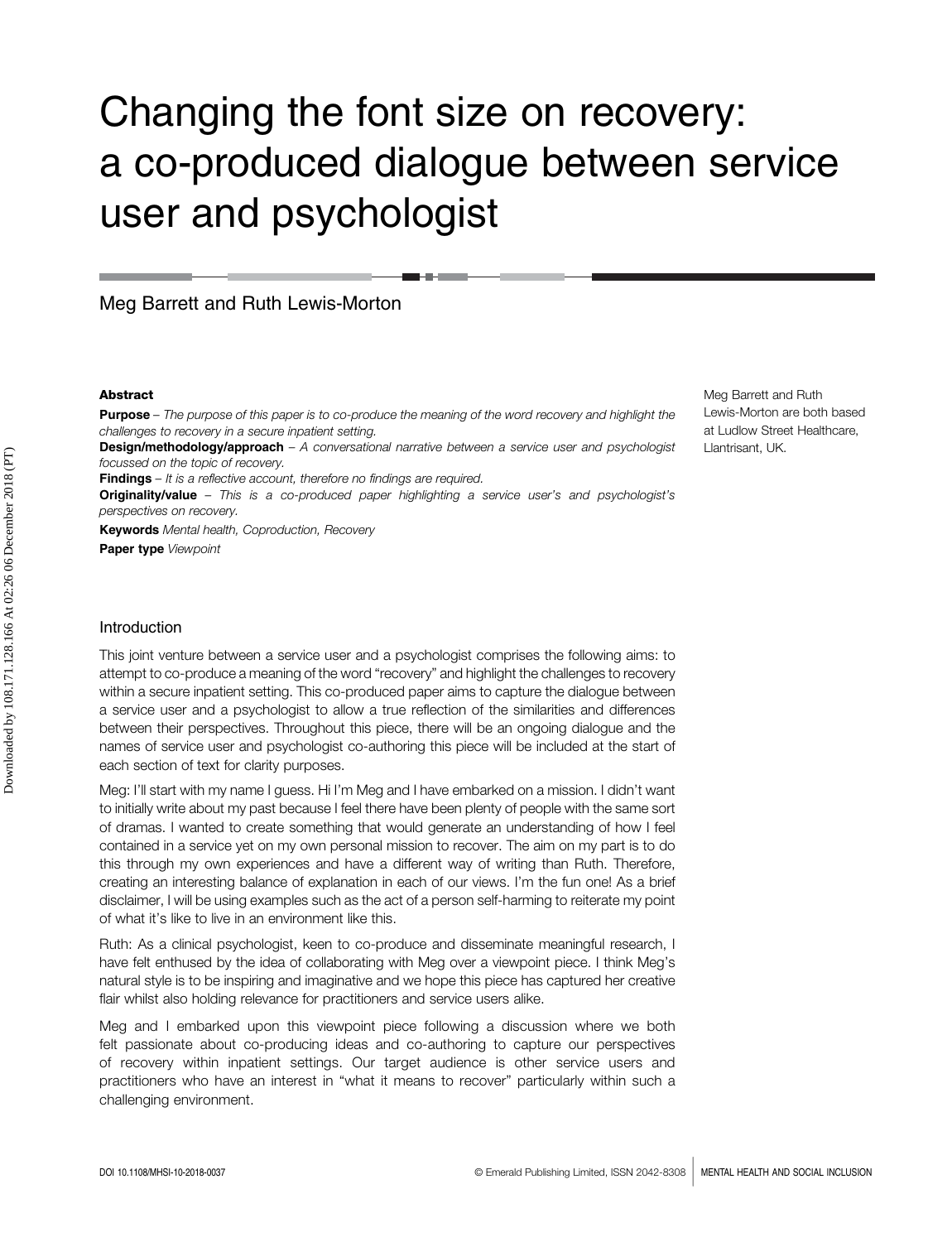Meg's passion for expressing herself and communicating with others through creative forms has driven this piece with a combination of reflection, metaphoric and symbolic text and illustrations. The conversational nature by which we have chosen to pursue this piece has, in effect, meant that we have created many drafts and had copious e-mails and communications about how to edit and proceed with our paper. We hope the piece explores our aims adequately and encapsulates topics of interest for the reader.

#### The word "recovery"

Meg: First off, when I think of recovery, I think about a person that has a resound resolution to an un-godly hangover. That would be a recovery. I don't feel I can ever truly recover from my past and current life struggles. I can't extract certain memories and never think about them again but I can learn how not to let them bombard and control my life. In brief, feeling so paranoid out in public, fears that the past is going to re-enact itself, so scared of the people around me are not who I think they are have resulted in many tricky situations involving arrests, custody suites, prison and many hospitals. How do you know when you have truly recovered? The word recover for me implies that an issue never arises again, but with mental health I find it keeps upgrading its weaponry to constantly attack me.

Ruth: The contention surrounding the use of the word "recovery" is a long-standing debate (Harper and Speed, 2012). Meg's reflective stance and expressive use of language highlights just how individualised the process of recovery needs to be for us all. The word recovery has gained prominence within mental health discourse (Rose, 2014), particularly as the use of the word has previously had a narrow focus on issues that merge with societal expectations of what recovery may look like, such as the sole focus on a medical model approach and at the exclusion of broader social factors. The more recent debate has raised issues to highlight the exclusion of marginalised groups, the need for the inclusion of a range of factors ranging from social, emotional, cultural and spiritual and has attempted to address the limited focus on the individualised experience and the need for a societal change to provide people with power and resources in order to affect change (Social Perspectives Network, 2007).

#### Individualising the process

Meg: I feel individualising is key to anyone's journey of recovery. If someone sat me down once a week for an hour to look at flip charts and graphs to fill out, I'd be stuck here forever, bored and un-motivated. Because that worked for the last person doesn't mean it will for the next. I don't fit into graphs and tables. I need expansion to express those dark thoughts in a way that I feel comfortable. And yes, my journey is going to be one that no one else will do the same, but being able by Ruth to express in my own way is such a massive relief. It allows me to enjoy delving into my issues when I can put them down onto paper say in the form of "orbs" as an example. I'm creating my own unique way of explaining that I don't mind going back to because it's not just some boring graph I got told to fill in over the weekend. This is me and this is how to understand me.

Ruth: An individual formulation is key to any meaningful work, especially of course, from a psychologist's perspective. How the formulation looks, is talked about and how it evolves is hopefully guided and shaped by the individual service user with support of the practitioner. Meg's example of "orbs" (see, Figure 1 and Figure 2) is a true reflection of Meg's creativity and her drive to learn and understand through self-awareness. The "orbs" symbolise parts of Meg that become more or less dominant at certain times. Holding onto an awareness and understanding about how these "orbs" operate and have influence over other parts and Meg's internal experience, has been crucial in establishing a sense of internal influence and therefore Meg's feeling of control and independence. Strengthening influence and control over internal experiences is an important part of a recovery journey, however that may look for an individual. For Meg, "orbs" have played a key role in supporting with this sense of influence.

Meg: I find it hard to explain how I feel particularly how my mind gets absorbed by parts but then imagine "orbs" containing these coping or defense mechanisms floating around my head.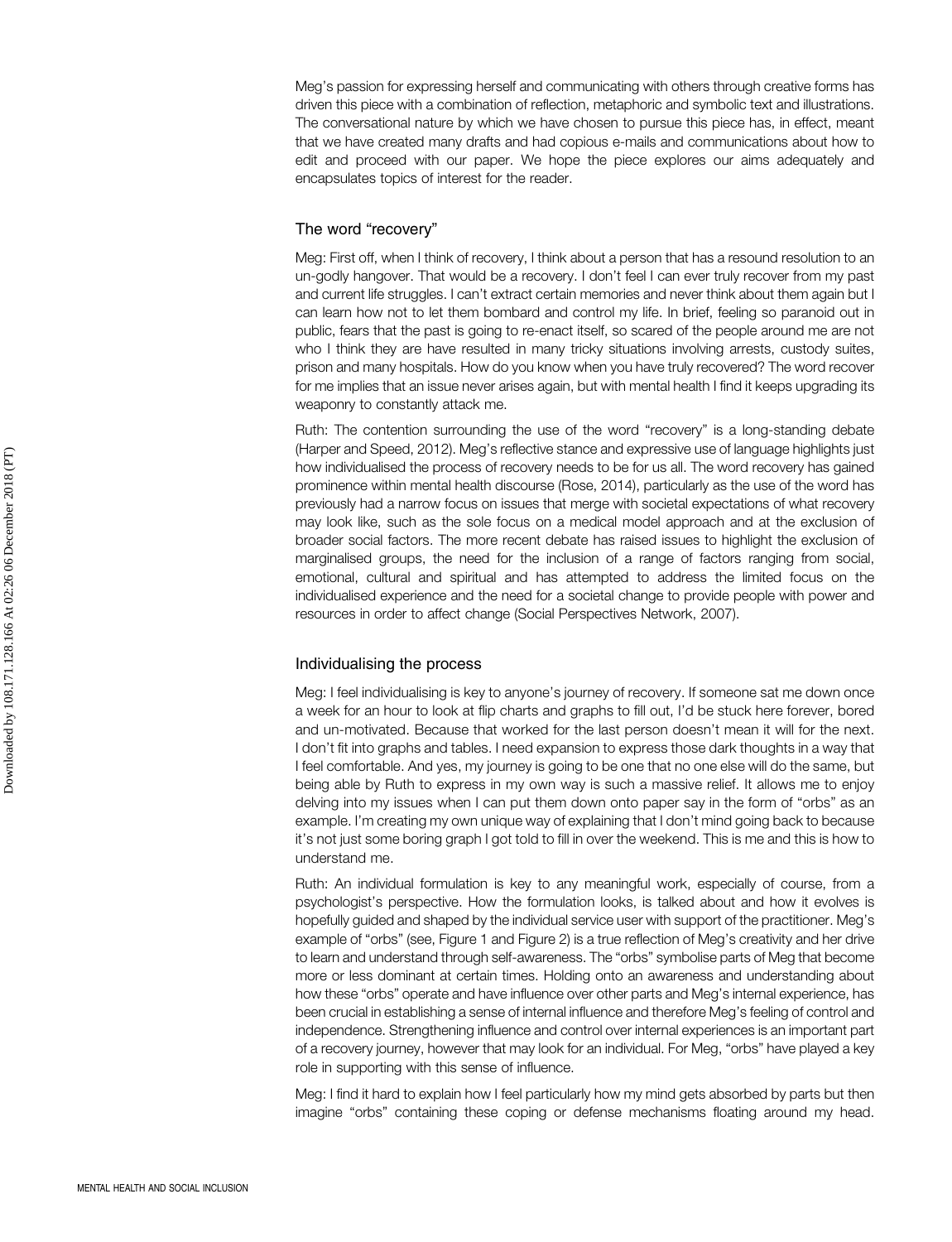



Sometimes without me even knowing they get activated and when I reflect and look back I can pin point a defense mechanism that was in place and can gain a clearer understanding. They have names like "venom", "shut up and drive" and "not seen" (see Figure 1). I feel that "venom" represents my dark moments and would be a sort of gloopy sticky "orb" that can latch onto others, poisoning everything. Whereas "shut up and drive" is simply a method of me getting on with things regardless of what is happening. Everything is ok, I'm fine, no I don't need any tablets. "Not seen" represents my past and younger years. It's vulnerable and a sort of delicate side of me that can get ignored or preyed upon by others. But "venom" has this ability to engulf other "orbs" (see Figure 2). "Shut up and drive", would say, "don't say anything so you can go and hurt yourself". Of course, there are many "orbs" for all sorts of situations I can feel internally. They're developing all the time, or shall I say being discovered by Ruth and I. But by showing this sort of formulation to others, they can also gain a clearer understanding of what I'm possibly going through.

#### What it means to recover

Meg: Imagine this, I haven't self-harmed or been arrested in years. I've kept myself out of hospital but my mind is still crippling me in fear. But hey, I'm not doing any risky damaging behaviors. Have I recovered? I feel that that is how people want me to be in order to be a recovered member of the community. The deemed route to recovery is to get yourself out of hospital. The belief is that once you're out of an inpatient setting, that's it, you have become a recovered member of society. But it's just not like that at all. Personally, I would rather develop than recover. You can recover from getting your first splinter, but you also learn what to do next time it happens.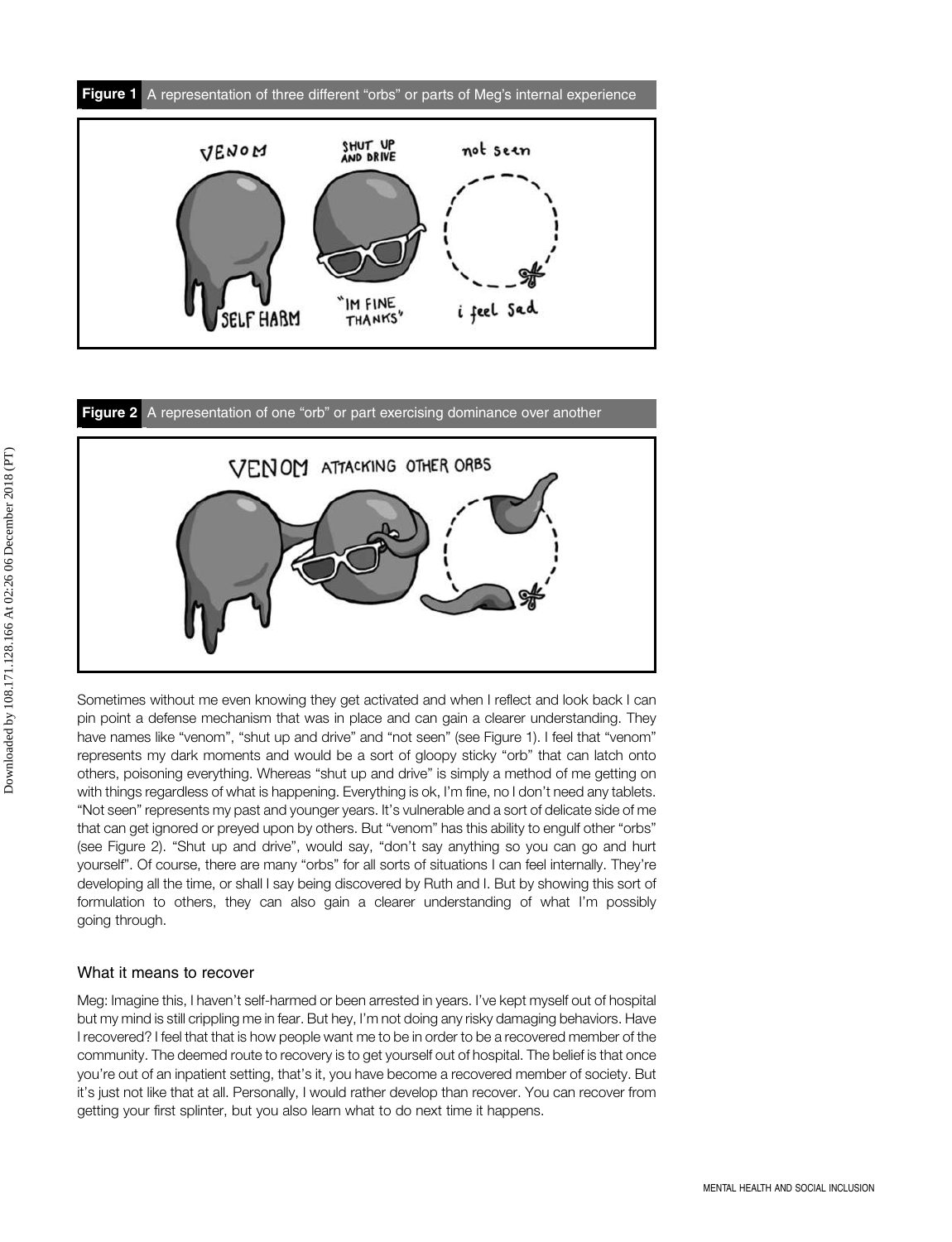It's all good and well ticking boxes and satisfying professionals so they grant you a trip to the post office and eventually discharge. But what do you learn from that? How to get out of hospital the next time it comes around. It's the realisation of this cycle that I would keep finding myself in that the light bulb went off. Maybe I need to actually put some work in and develop a way of understanding of why I find myself in these situations. I'm sure that light bulb is going to smash into pieces occasionally but I have a box of them just in case. So here I am on this static journey currently under section trying to learn ways of recovery but tailoring them into a more Meg way of thinking and practice.

Ruth: Perhaps it's more apt to use Meg's word to "develop" rather than to "recover". To what extent does recovery still have connotations of being about physical or practical rehabilitation rather than an overall development of a person's identity, sense of security and integration into society in a meaningful and inclusive way. Referring back to Meg's analogy of recovering from a splinter, perhaps the word recovery may seem categorical in nature and denote either a sense of achievement or non-achievement? Or, could this word recovery in fact encompass a broader sense of development that continues throughout one's life and is not determined by anyone else but oneself? The Social Perspectives Network (2007) refers to models of recovery that are tailored and specific to each person rather than attempting to fit groups of people who often feel marginalised by society into a previously narrowly defined definition of recovery. Some people may feel strongly about the use of this word and may be keen to deconstruct it's meaning as Meg and I have attempted to do. Whereas for others, "recovery" may just be a journey and one in which reflection and deconstruction of its meaning is not deemed necessary. Perhaps we all, service users and practitioners alike could be willing to allow for an openness in our discussion about what it means for individual people to gain a sense of "recovery" or "development" and tailor our approaches and systems to encourage a flexibility around how this looks for each person rather than assuming we all know what it means to recover.

#### Recovery in a hospital setting – the challenges and rewards

Meg: Being under section is horrible. It's a soul destroying confusing time and sometimes seems like there's no way of escape. If you were locked up with another ten separate souls also feeling lost and trying to find ways to become recovered it adds to the impossible feeling of, how am I going to do this? It's easy to resort back to the self-harm and refusing to attend sessions, because that's accepted and understood. Staff can fix you up with a plaster and the psychologist can come back next week. Life can become comfortable yet in parallel to the real world.

When you have started to really work with the hospital and develop, the people harming themselves around you can make you immensely angry and jealous. Their life seems so much easier to express the pain and hurt. Seeking refuge in cuts and bruises, but it is also a constant reminder of how bad things can get. It's a life I used to live, maybe a life I will resort back to of course. I never thought I'd be in a position where I'd actually be using the service instead of ticking boxes. And I can't even begin to explain the feeling of being sat in a session trying to explain to another human how you're feeling suicidal, and the attack alarms get pulled. Suddenly staff are running past the window, a patient is determined to swallow something not meant for human consumption. Someone takes lead and directs people in what limb to grab and then the demonic screams erupt. It's near enough impossible to then carry on with the session you're now trapped in because there's a restraint out in the corridor. So, it is hard living in this environment trying to better yourself. Yet when your deemed unfit to return back to the community it's an environment you have to make the best of.

Ruth: The first point of contact with any mental health service can be a disempowering experience. People often feel a sense of desperation, disconnection and stigmatisation. Mental health systems, despite their well-meaning intentions, can often further exacerbate feelings of disconnection or disempowerment through the practices employed by the service. For example, inpatient settings by their very nature need to employ a level of control, containment and restriction in order to manage risk. However, the very process of restriction, if not executed in a thoughtful, measured way can further escalate risk and thereby strip the individual of any sense of control, influence and empowerment. So, when we come to reflect upon the challenges and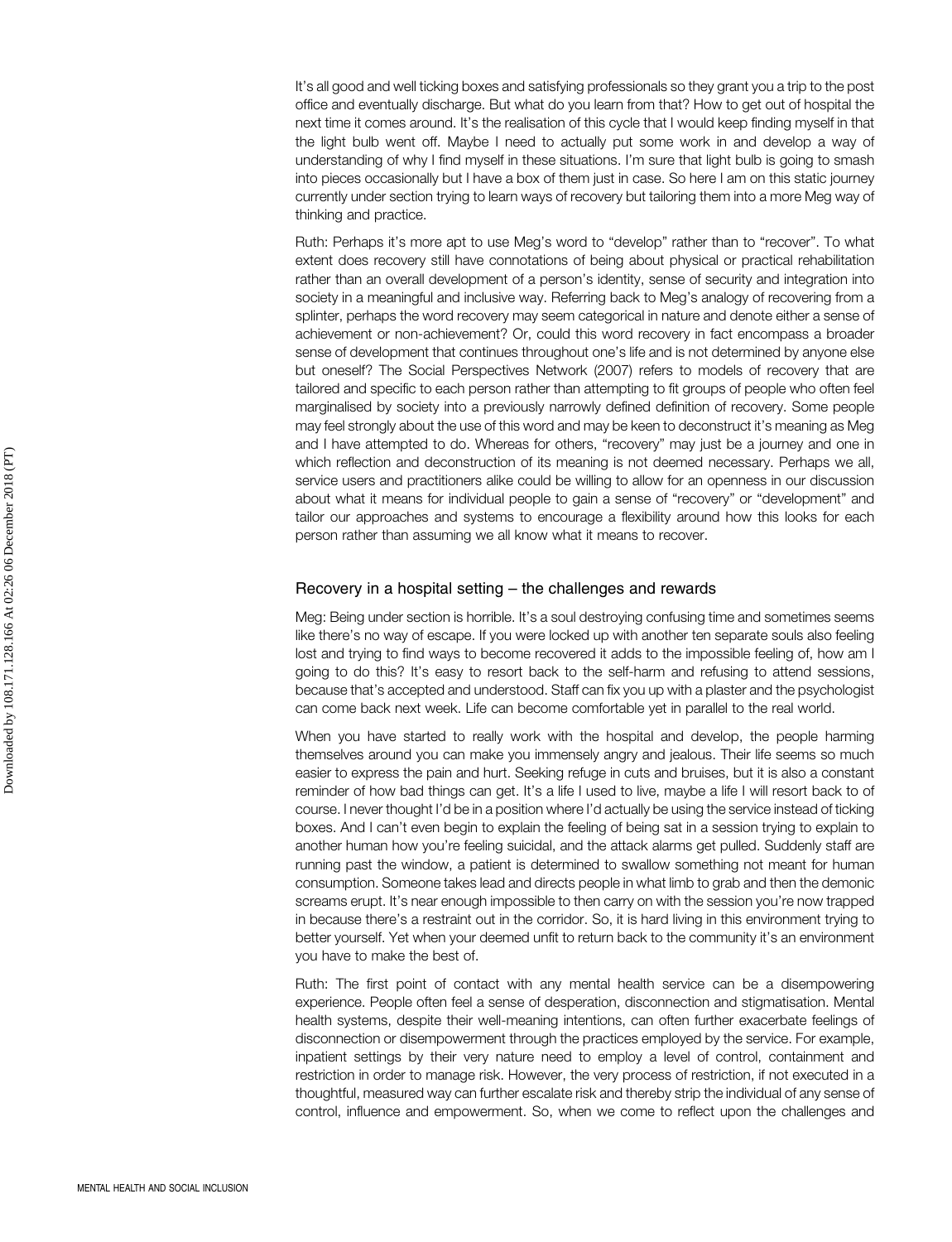rewards of inpatient settings, it may be that there are predictably more challenges than there are rewards. However, people do leave inpatient settings never to return, people do reintegrate into the community with a renewed sense of independence and connection and so, to balance our perspective Meg and I have also highlighted the potential rewards and gains one may observe in an inpatient setting.

Meg: Even with how living in this environment has its numerous struggles, there are also benefits. So, say I wake up at 4 a.m. and can't get back to sleep. My mind becomes a race track with selfharm in the lead and my fight against it in last place, the finish line is coming up, but then a support worker jumps in. Running self-harm off the track and my mind is settled again. I mean 4 a.m. is a bit of an unsociable hour, who would you phone if anyone? The support from staff is a huge beneficial factor. It's just learning how to use them. Building the trust and feeling comfortable enough to ask for help. I can't fault the support from being in a hospital. But only when it's needed. It's also learning when to fight on your own. You could look at hospital as a sort of training ground for yourself.

Ruth: As Meg has alluded to above, any individual journey is likely to have a strong relational component. Whether a person has felt listened to or thought about, the connection with another person is often crucial to development. Returning to our earlier point about the marginalisation or stigmatisation people often feel within mental health services or have felt within their life more generally, a meaningful connection could soothe or repair this wound. Inpatient settings, particularly those that favor attachment or relational models have the power of encouraging people whose trauma may have been within a relational context to form and strengthen a new relational model, one in which people care and want to support. Meg's highly relevant point raises such important dilemmas. Meg is emphasising the benefit of having a support worker available at 4 a.m. if support is needed, however, at the same time this may generate anxiety about the future and transition to a setting where there are not staff available 24 hours a day. Inpatient services must tread a fine balance. Their remit is to offer support, safety, security and retraining. However, the risk is that they foster an over-reliance and inhibit the very aim they're trying to achieve, the strengthening of independence.

Meg: I completely agree with how as a patient you can get completely absorbed into the world of constant support. Becoming as independent as your section allows you can be a frustrating and hard battle. The easy option of staying inside just seems natural. Independence can be ripped away from a person when coming into hospital and it takes big steps to get it back, particularly the wanting to get it back.

#### Motivation to recover

Meg: The motivation for this kind of recovery I find is very self-directed. It's yourself your waking up in the morning to go to a session. It's you sat in that room and it's you that decides to talk. I can't sit here and say that recovery is easy because currently I'd rather chew through a lemon. Just the other day all I wanted was to run away and forget I ever started this. But then do I really want to end up back in a place like this and never feel at peace with my mind or not have that inner understanding that will maybe allow me to prevent future relapses. This aspect is one of the reasons why I feel the need to continue with sessions. But just like the recovery process itself, everyone's motivation is also a very different journey. I have factors motivating me that others may not have. It's taken me years to compile these factors, or years to even realise these factors. Once a person comes to terms with the fact they might need some help and start making moves towards helping themselves, that for me, is the key that starts to unlock everything else.

#### Co-production

Meg: Writing this paper in its self has shown me how far I've actually come. Being able to express and understand what I'm explaining that six months ago I couldn't even begin to think of how to put into words or diagrams. This process has allowed me to re-generate my love of writing and creativity in the arrangement of words. But the most inspiring aspect is that someone has given me a voice in a topic I'm passionate about. And that in itself makes me even more motivated.